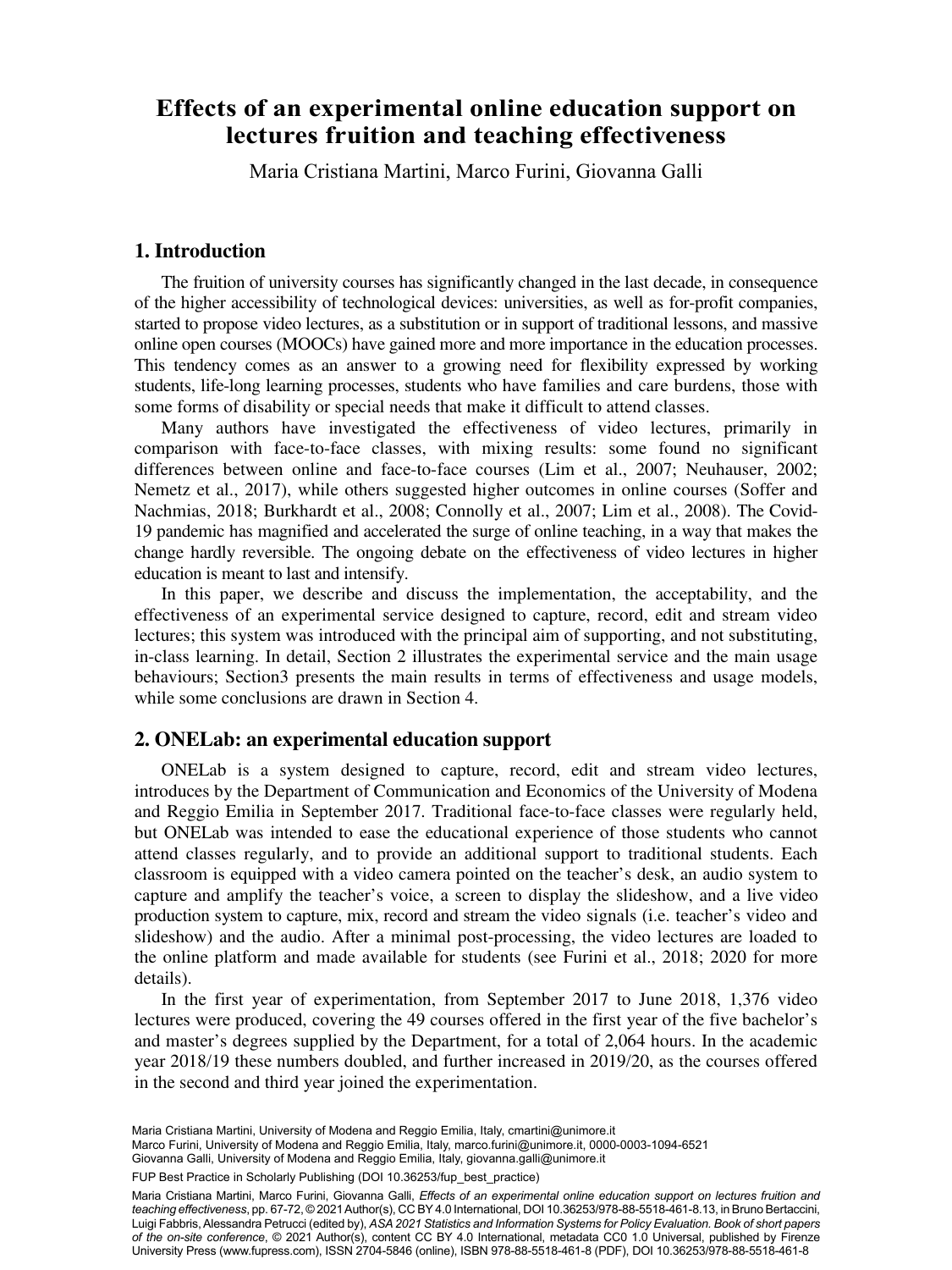The analysis of the first year log files shows that students' reaction was enthusiastic, with an average of 8,323 video lectures played each month in the first year, from September 2017 to August 2018, and a peak of 14,483 views in January 2018, during the exams session. Overall, during the year students watched video lectures for 71,488 hours. The most watched lectures relate to technical subjects, such as mathematics and statistics, where students take advantage from the possibility to replay some difficult passages until they are clear.

Video lectures are watched mostly during the teaching semester, but a significant part of students resort to watch them when the semester is over, especially during the exams sessions. The usage analyses show that students watch video lessons mostly during the working hours, from Monday to Friday; however, 16% of the views happen during the week-ends, and 22% in the evening and during the night, suggesting that, when given the opportunity, students tend to customise the learning process to their needs and life-style.

Of the 1251 freshmen in the academic year 2017/18, only 319 (25.4%) never accessed the ONELab platform to watch video lessons during their first year, while 13.4% never accessed it, neither in the first or in the second year. Table 1 shows the percentage of non-users among different categories of students, separately for undergraduate and graduate students.

|                    | Graduate       |           |              | Undergraduate | Total      |           |
|--------------------|----------------|-----------|--------------|---------------|------------|-----------|
|                    | First year     | Two years | First year   | Two years     | First year | Two years |
| Males              | 8.4            | 1.1       | $30.4***$    | 23.8***       | $25.5***$  | 18.7***   |
| Females            | 3.8            | 2.2       | $16.1***$    | $13.1***$     | $12.3***$  | $9.7***$  |
| <b>SLD</b>         | 0.0            | 0.0       | $0.0***$     | $0.0***$      | $0.0***$   | $0.0***$  |
| Non-SLD            | 5.4            | 1.8       | 22.9***      | $18.2***$     | 18.8***    | $13.7***$ |
| Italian            | $4.9^\circ$    | $1.1**$   | 22.4 ***     | 18.0**        | $17.5***$  | $13.2***$ |
| EU                 | 0.0            | $0.0**$   | $0.0***$     | $0.0**$       | $0.0***$   | $0.0***$  |
| Non-EU             | $22.2^{\circ}$ | $22.2**$  | 27.3***      | $20.0**$      | $25.6***$  | $20.3***$ |
| Lyceum             | 5.5            | 1.2       | $18.6^\circ$ | $14.4^\circ$  | $13.8**$   | $9.6**$   |
| Technical college  | 5.3            | 2.6       | $27.1^\circ$ | $21.7^\circ$  | $22.6**$   | 17.8**    |
| Vocational college | 4.1            | 0.0       | 23.0         | 20.0          | 19.4       | 16.1      |
| Other school       | 7.1            | 7.1       | 17.9         | 12.5          | 15.7       | 11.4      |
| Dropouts           | $18.5^\circ$   | $14.8*$   | $45.3***$    | 44.6***       | $42.3***$  | $41.2***$ |
| Non-dropouts       | $4.0^\circ$    | $0.4*$    | $13.4***$    | $6.9***$      | $10.4***$  | 4.8***    |
| Total              | 5.4            | 1.8       | 22.6         | 17.9          | 17.9       | 13.4      |

**Table 1.** Percentage of students who never accessed the ONELab video lectures during the first year and in the first two years, per students' characteristics.

*Significance level: \*\*\* 99.9%, \*\* 99%; \* 95%; ° 90%.* 

The use of ONELab is particularly popular among graduate students, while almost one undergraduate student out of four never watched any video lecture. Females are more conscientious than males, and look for every provided support to enhance their preparation, but the difference is statistically significant only among undergraduates. Students affected by Specific Learning Disorders are only 12, but none of them missed the new learning support, that allows for a certain degree of self-paced study, ensuring more control over their learning. On the other hand, undergraduate students coming from technical and vocational colleges are less organised in their study, and overlook video lectures to a greater extent, while non-EU foreigners miss this support both as undergraduate and graduate students.

The recourse to video lectures is extremely scarce among students who end up dropping out the university in the first year. To some extent, these students might have dropped out because they did not take advantage of ONELab to support their studies, but it might also be that some students decided to leave the university, or to transfer to a different degree, so early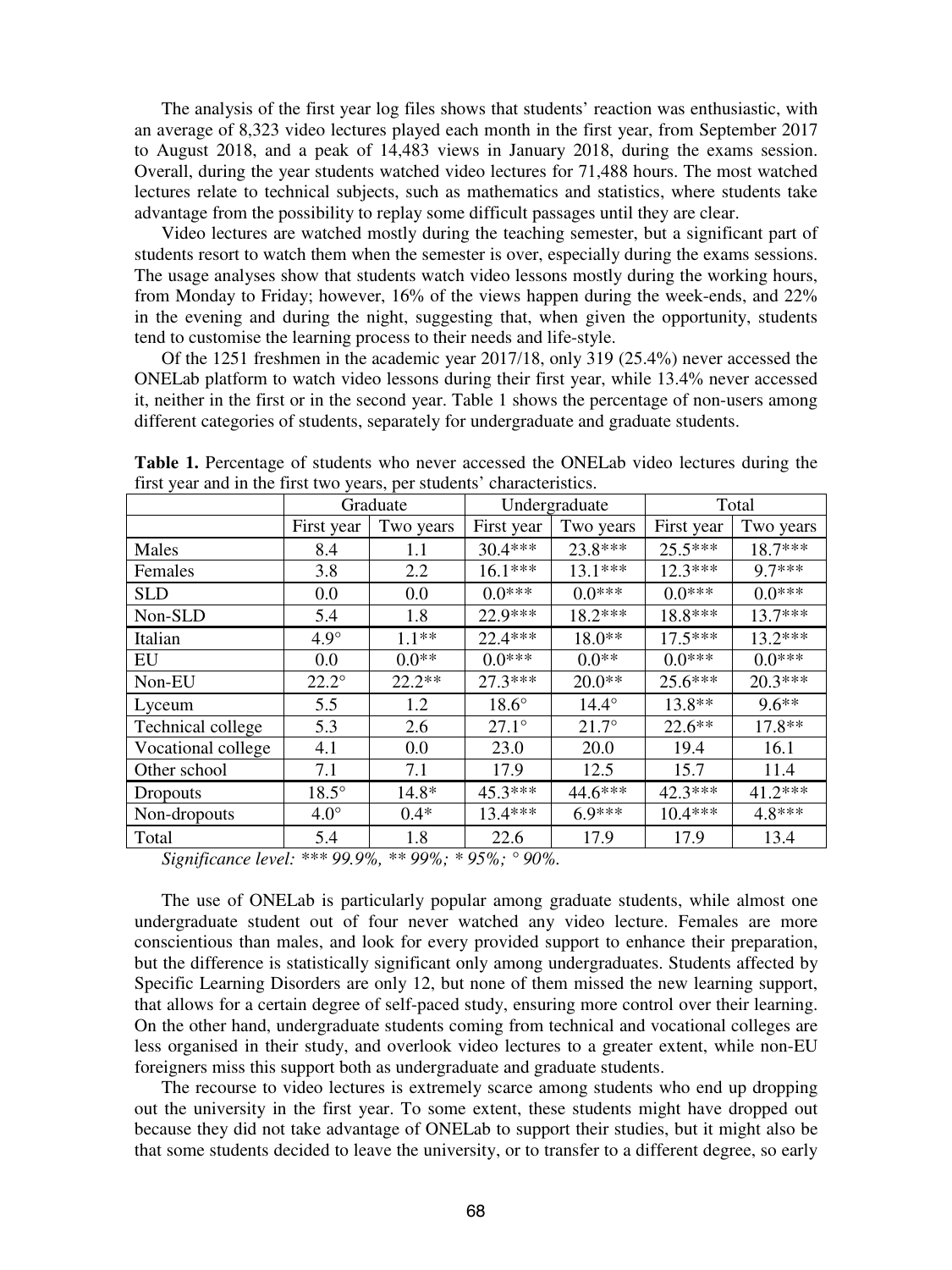that they did not have time to try the video lectures.

#### **3. Effectiveness of the video lectures**

The high percentage of usage is a first indirect indicator of effectiveness of the video lectures, but we aim at assessing the benefits of the video lectures in terms of learning outcomes, namely the number of acquired (European) credits and the final grades. We focus on students enrolled in 2017, and analyse data on their ONELab accesses and academic achievements during the academic years 2017/18 and 2018/19. We do not consider the third year, neither for three-year courses, because it corresponds to the Covid-19 pandemic outbreak, when face-to-face classes were totally replaced by video lectures in the second semester, which makes the situation incomparable.

Since early dropouts produce a low number of credits (or no credits at all) and a low level of access to the online platform, we remove them from the following analyses to exclude the existence of spurious relationships.

Table 2 shows that the average number of credits acquired by students who watched video lectures is largely bigger than for those who did not, both in the first and in the second year, and the difference is statistically significant. Students who accessed ONELab also performed better in terms of grades: the average grade of accessing students is higher than for non-accessing students, although the difference is only marginally significant in the second year. However, separate analyses carried out on undergraduate and master students demonstrate that students who accessed the video lectures show significantly better performances only in terms of acquired credits.

|                        |                     |      |               | First year      | Second year       |               |  |
|------------------------|---------------------|------|---------------|-----------------|-------------------|---------------|--|
|                        |                     | n    | Credits       | Average grade   | Credits           | Average grade |  |
|                        | <b>ONELab</b> users | 590  | 33.8          | 23.9            | 36.9              | 23.5          |  |
| Undergradu<br>students | No ONELab users     | 137  | 17.5          | 23.4            | 17.0              | 23.4          |  |
|                        | Total               | 727  | 30.9          | 23.8            | 33.4              | 23.5          |  |
| ate                    | T test              |      | 8.75          | 1.56            | 7.51              | 0.20          |  |
|                        | $(p-value)$         |      | (p < 0.001)   | $(p = 0.120)$   | $< 0.001$ )<br>(n | $(p = 0.841)$ |  |
|                        | <b>ONELab</b> users | 259  | 38.0          | 25.8            | 38.2              | 26.3          |  |
|                        | No ONELab users     | 17   | 22.6          | 26.3            | 26.5              | 25.6          |  |
| Graduate<br>students   | Total               | 276  | 37.3          | 25.8            | 37.6              | 26.3          |  |
|                        | T test              |      | 3.24          | $-0.68$         | 2.07              | 0.99          |  |
|                        | $(p-value)$         |      | $(p = 0.001)$ | $(p = 0.495)$   | $(p = 0.039)$     | $(p = 0.323)$ |  |
|                        | <b>ONELab</b> users | 849  | 35.2          | 24.5            | 37.3              | 24.5          |  |
|                        | No ONELab users     | 154  | 18.0          | 23.0            | 18.0              | 23.8          |  |
|                        | <b>Total</b>        | 1003 | 32.8          | 24.5            | 34.6              | 24.4          |  |
| All students           | T test              |      | 10.08         | 2.66            | 8.38              | 1.957         |  |
|                        | (p-value)           |      | (p < 0.001)   | $= 0.008$<br>(n | $< 0.001$ )<br>(n | $(p = 0.051)$ |  |

**Table 2.** Average number of acquired credits during the first year and average grade for ONELab users and non-users, per degree level.

The rough distinction between students who never watched video lectures and those who accessed the platform at least one time, although simplistic, has proven to be meaningful in explaining performance differences among students. We try to describe in more detail the different usage styles of those who accessed the platform at least one time in the two years through the following variables, separately measured on the first and the second year:

 *Total number of accesses*: this variable measures the general degree of usage during the first year. It varies between 0 and 864 for the first year, and between 0 and 1,885 in the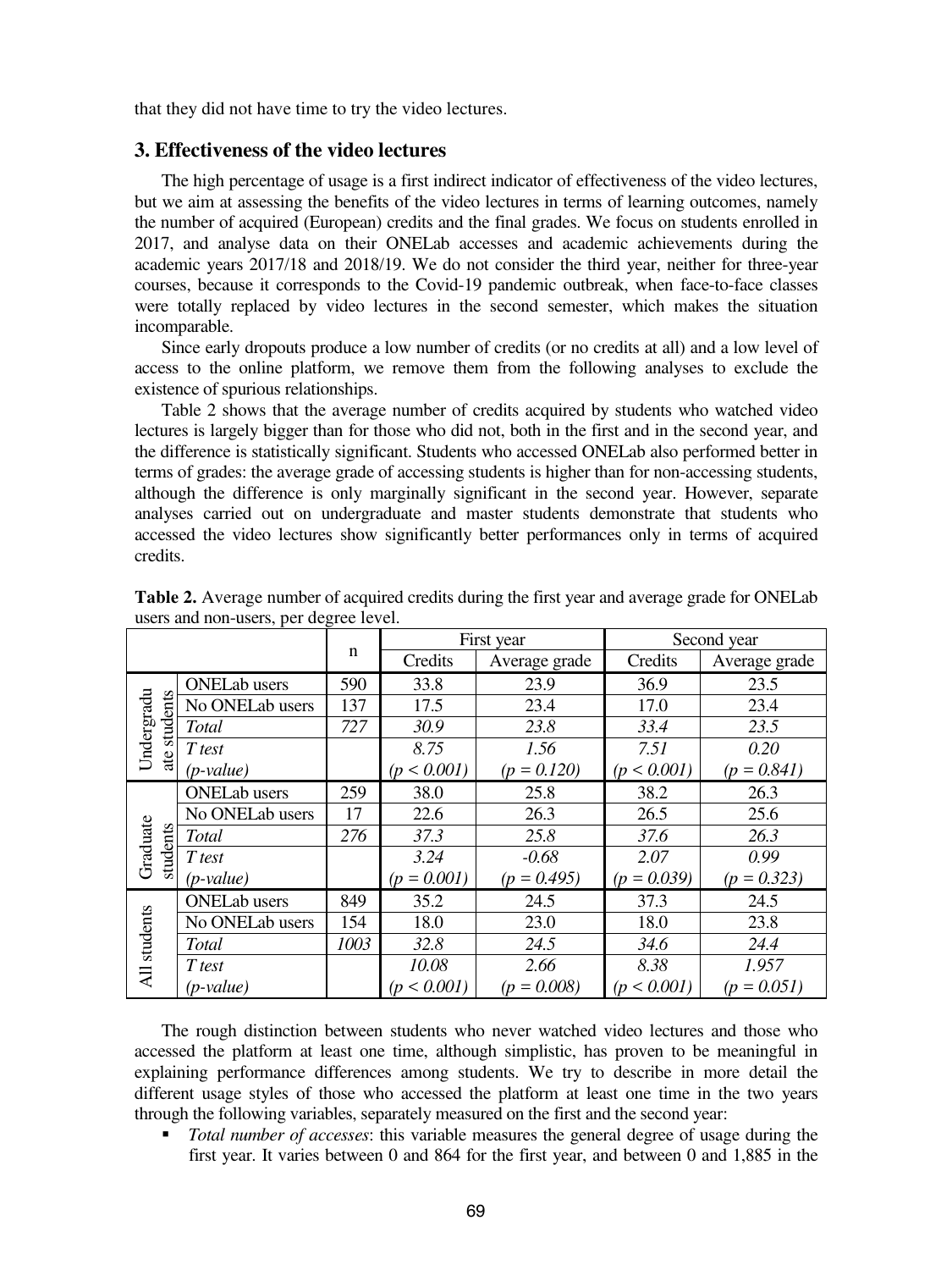second year; the average is respectively 75.3 and 112.7;

- *Total number of different courses accessed*: this provides information on the students' choice of using the platform for one, some, or all of the scheduled courses. It varies between 0 and 25 in the first year, and between 0 and 28 in the second, and the average is 4.8 and 4.7 in the two occasions;
- *Number of courses accessed at least 5 times:* the wide range of observed values registered for the previous index suggests that some students have browsed in the platform clicking on more courses than the ones planned for their study course; this variable filters the courses that are only accessed on a random browse, and measures the number of courses accessed at least 5 times; both in the first and in the second year it varies between 0 and 13, and the average is 3;
- *Number of courses accessed at least 10 times:* this variable measures the number of courses accessed at least 10 times, signalling a larger commitment to the course; it varies between 0 and 9 in the first year, and between 0 and 11 in the second, and the average is 2.1 and 2.2;
- *Maximum number of accesses to a single course*: this index shows how many times each student played the video-lectures of the course he accessed most in the year; for the first year it ranges from 0 to 253, and the average is 27.3, while for the second year it ranges between 0 and 698 and the average is 44.1.

Some of these variables show unexpectedly high values (for example, students registering 1,885 total accesses, or students who played 698 times the video lectures of a single course), and the reason is twofold. First, every single access does not correspond to a complete play of the video-lecture; as reported by many students, "critical" passages, especially on some technical topics, have been repeatedly reloaded and re-played, and sometimes a lecture is erroneously played while looking for another one, or for a different part of the same recording. In addition, the platform was a novelty that probably raised curiosity among students, leading some to explore the resources far beyond the actual usage.

Based on the ten described variables, we perform an agglomerative hierarchical cluster analysis; the agglomeration criterion is the Ward's method that, at each step, merges the couple of units/clusters that leads to minimum increase in total within-cluster variance. The distance is the squared Euclidean. Given the different order of magnitude, all variables have been rescaled to the [0-1] range using min-max normalization.

This cluster analysis suggests the existence of four distinct groups; combining these clusters with the group of absolute non-users, we obtain the five profiles described in Table 3 (first year dropouts are excluded from the analysis):

- 1. Absolute non-users: They are 9% of all students; they never accessed the ONELab platform in the two academic years.
- 2. Episodic users: This group amounts to the 32.9% of all students; on average, they tried to play a few video-lectures from about 3 courses in the first year and only a couple on the second, played a single course about 5-10 times and almost never accessed more than 10 times to a single course.
- 3. Regular users: They represent 25% of students; on average, they accessed most of the courses planned in their study program, but chose 2-3 of them which were played more frequently, up to 40 times. In the second year their usage intensity declines, and they play less videos, from less courses, a smaller number of times; the experience during the first year helps them distinguish which courses are worth watching and re-watching and which are not.
- 4. Converted users: They are 23.6% of all students; during the first year, they show a scarce recourse to video lectures, larger than episodic users but far from regular users. Nevertheless, during the second year their usage intensity grows and exceeds regular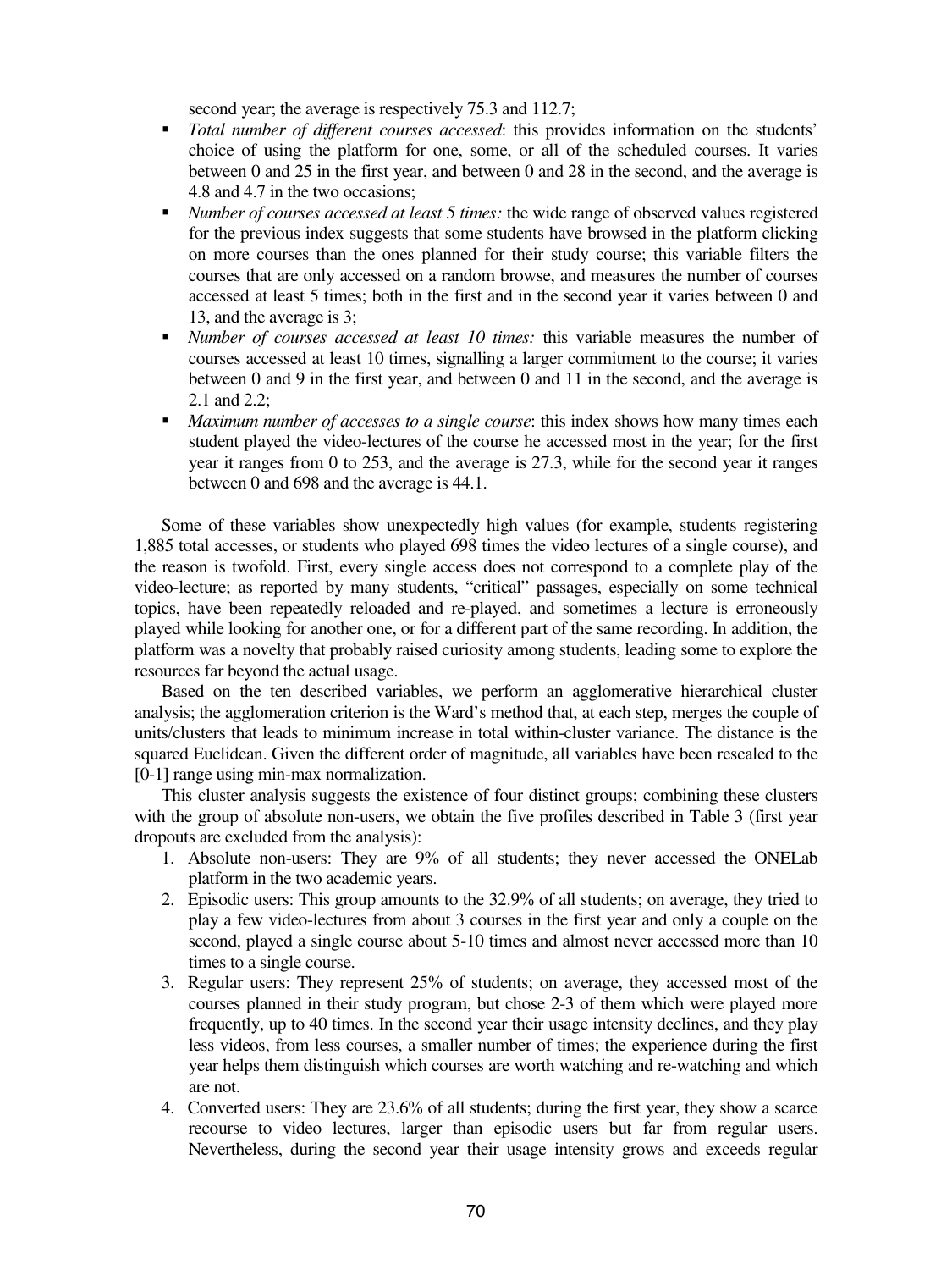users. They are probably students who discovered the video lectures only late in the first year, or approached them first without enthusiasm but found out they were useful than expected for their preparation.

5. Zealous users: They amount to 9.5% of students, and they accessed the platform hundreds of times; they accessed more or less all of the courses provided in their study program, and they were assiduous on most of them, playing video-lectures from each single course up to 70 times in the first year, and even up to 120 in the second year.

| <b>Table 3.</b> Average number of accesses, average number of courses accessed, average number of |
|---------------------------------------------------------------------------------------------------|
| courses accessed at least 5 times, average number of courses accessed at least 10 times, and      |
| maximum number of accesses to a single course, for each group                                     |

|                | Accesses |          | Courses  |                   | Courses       |                   | Courses       |                   | Maximum n°      |          |
|----------------|----------|----------|----------|-------------------|---------------|-------------------|---------------|-------------------|-----------------|----------|
|                |          |          | accessed |                   | accessed 5    |                   | accessed 10   |                   | of accesses to  |          |
|                |          |          |          |                   | times or more |                   | times or more |                   | a single course |          |
|                | year1    | year2    | year1    | year <sub>2</sub> | year1         | year <sub>2</sub> | year1         | year <sub>2</sub> | year1           | year2    |
| Absolute       | $\Omega$ | $\Omega$ | $\Omega$ | $\Omega$          | $\Omega$      | $\Omega$          | $\Omega$      | $\Omega$          | $\Omega$        | $\Omega$ |
| non-users      |          |          |          |                   |               |                   |               |                   |                 |          |
| Episodic       | 20.7     | 16.3     | 3.1      | 1.9               | 1.2           | 0.8               | 0.6           | 0.4               | 11.2            | 10.5     |
| users          |          |          |          |                   |               |                   |               |                   |                 |          |
| Regular        | 135.3    | 93.2     | 7.6      | 5.8               | 5.8           | 3.5               | 4.1           | 2.4               | 46.3            | 42.9     |
| users          |          |          |          |                   |               |                   |               |                   |                 |          |
| Converted      | 47.6     | 190.3    | 4.9      | 7.4               | 2.6           | 4.7               | 1.4           | 3.6               | 22.4            | 77.9     |
| users          |          |          |          |                   |               |                   |               |                   |                 |          |
| <b>Zealous</b> | 260.9    | 413.9    | 8.3      | 9.8               | 6.9           | 7.8               | 5.9           | 6.7               | 74.0            | 121.7    |
| users          |          |          |          |                   |               |                   |               |                   |                 |          |
| Total          | 76.6     | 112.7    | 4.9      | 4.7               | 3.1           | 3.0               | 2.1           | 2.2               | 27.5            | 44.1     |

For each group of students, the learning performances are reported in Table 4. The level of performance increases with the frequency of usage of the ONELab services. Regarding the number of credits, all the group means are statistically different at least at a 95% significance level, except for Converted users, that are not significantly different from Regular users in the first year, and from Zealous users in the second year. The average grade shows only slight differences, nevertheless consistent with a better performance for regular and zealous users. Differences between graduate and undergraduate students are not noticeable.

| <b>Table 4.</b> Average number of acquired credits and average grade, in the first and second year, for |  |
|---------------------------------------------------------------------------------------------------------|--|
| each group, per degree level.                                                                           |  |

|                 |         | First year    | Second year |               |  |
|-----------------|---------|---------------|-------------|---------------|--|
|                 | Credits | Average grade | Credits     | Average grade |  |
| Non-users       | 12.1    | 23.4          | 9.6         | 23.4          |  |
| Episodic users  | 25.6    | 23.8          | 24.0        | 23.8          |  |
| Regular users   | 39.7    | 25.1          | 36.7        | 25.3          |  |
| Converted users | 38.9    | 24.5          | 49.2        | 24.2          |  |
| Zealous users   | 44.2    | 25.2          | 53.8        | 24.6          |  |
| Total           | 32.8    | 24.5          | 34.6        | 24.4          |  |

## **4. Conclusions**

In this paper, we analysed the effectiveness of an experimental platform to provide university students with remote access to video lectures to support traditional face-to-face classes. Results show higher learning outcomes for students who regularly watched the video lectures, primarily